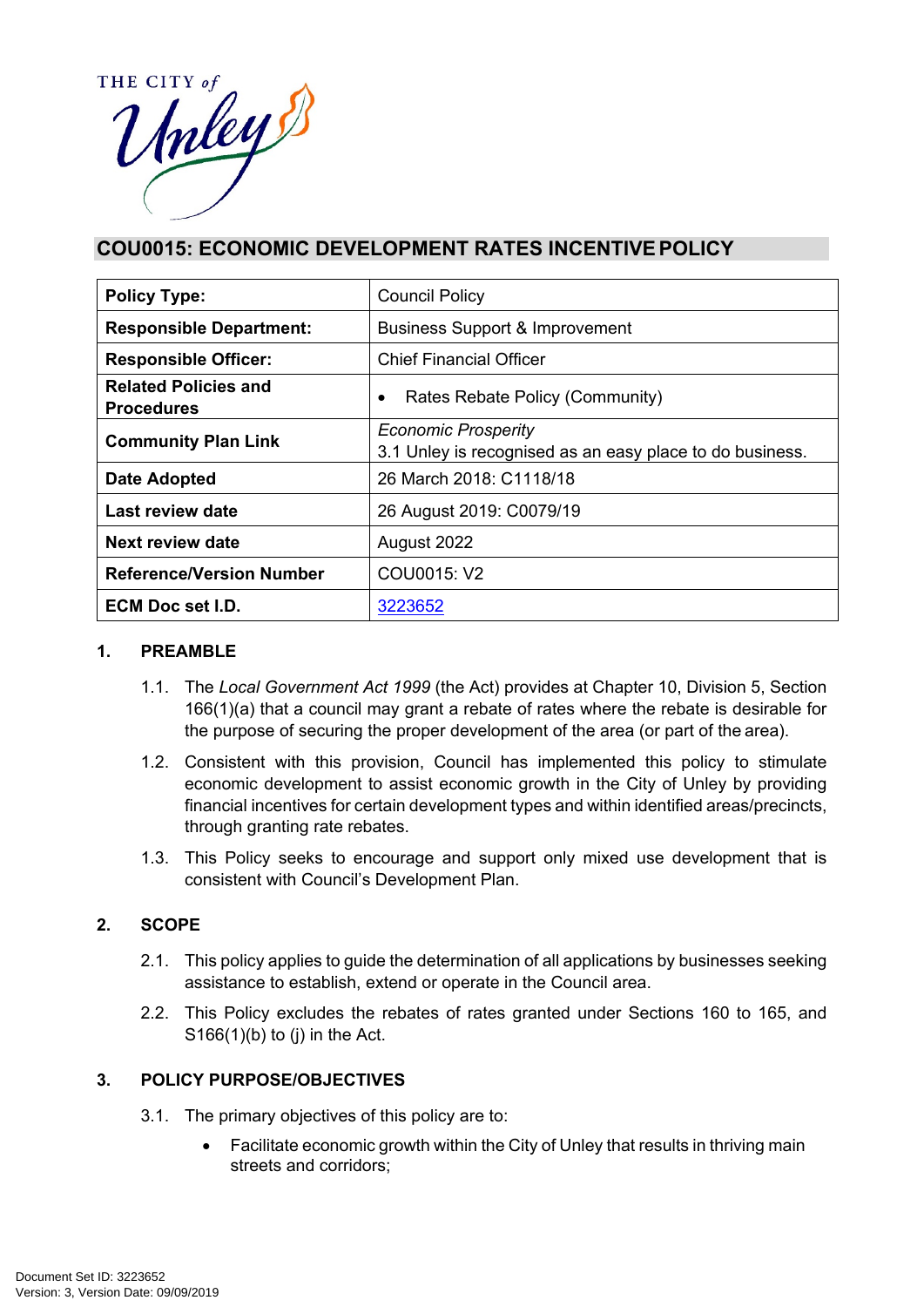- Encourage medium density dwellings along main corridors and in key strategic locations consistent with the State Government Planning Strategy and the Greater Adelaide 30 Year Plan.
- Encourage mixed use development that is consistent with the City of Unley Development Plan.
- 3.2. The following principles relating to the application of rates on communities across the local government sector have informed the development of this policy:
	- Equity rating responsibility should be distributed in an equitable manner across and within our communities;
	- Benefit ratepayers should receive some benefits from paying tax, but not necessarily to the extent of the tax paid;
	- Ability-to-pay in raising rates the ability of the taxpayer to pay the rates must be taken into account;
	- Efficiency Council's rates are currently designed to be neutral in its effect on ratepayers and therefore it is considered efficient unless it changes ratepayer behaviour;
	- Simplicity the application of rates should be understandable, hard to avoid and easy to collect.
- 3.3. In applying this policy, these principles will be balanced with the policy objectives of rating, the need to raise revenue, the effect of rates on the community and delivery of strategic outcomes.

# **4. DEFINITIONS**

- 4.1. **Discretionary Rebate** is a rebate which has been applied under section 166 of the *Local Government Act 199*9.
- 4.2. An **'eligible owner'** is a purchaser of a residential apartment within an 'eligible development' within the City of Unley where the purchase contract is signed for an 'offthe-plan' apartment.
- 4.3. An **'off-the-plan' apartment is** an apartment that is yet to be built, purchased without a physical property to inspect, with buyers basing their decision on plans and artistic renderings of how the apartment might look, in addition to information about the project and developer. The apartment will be considered 'off-the-plan' up to the day the building (or residential stage) reaches practical completion.
- 4.4. **Valuer General** is the State's independent authority on property valuations and oversees all significant government property valuations and council rating valuations.
- 4.5. **Economic Growth** is how much more the City's economy produces than it did in the prior period (removing the effects of inflation). Gross domestic product will be used to measure economic growth.

# **5. ROLES AND RESPONSIBILITIES**

- 5.1. This policy will be administered on behalf of Council by the Finance & Procurement area.
- 5.2. Decision making in relation to application of this Policy will rest with Council.

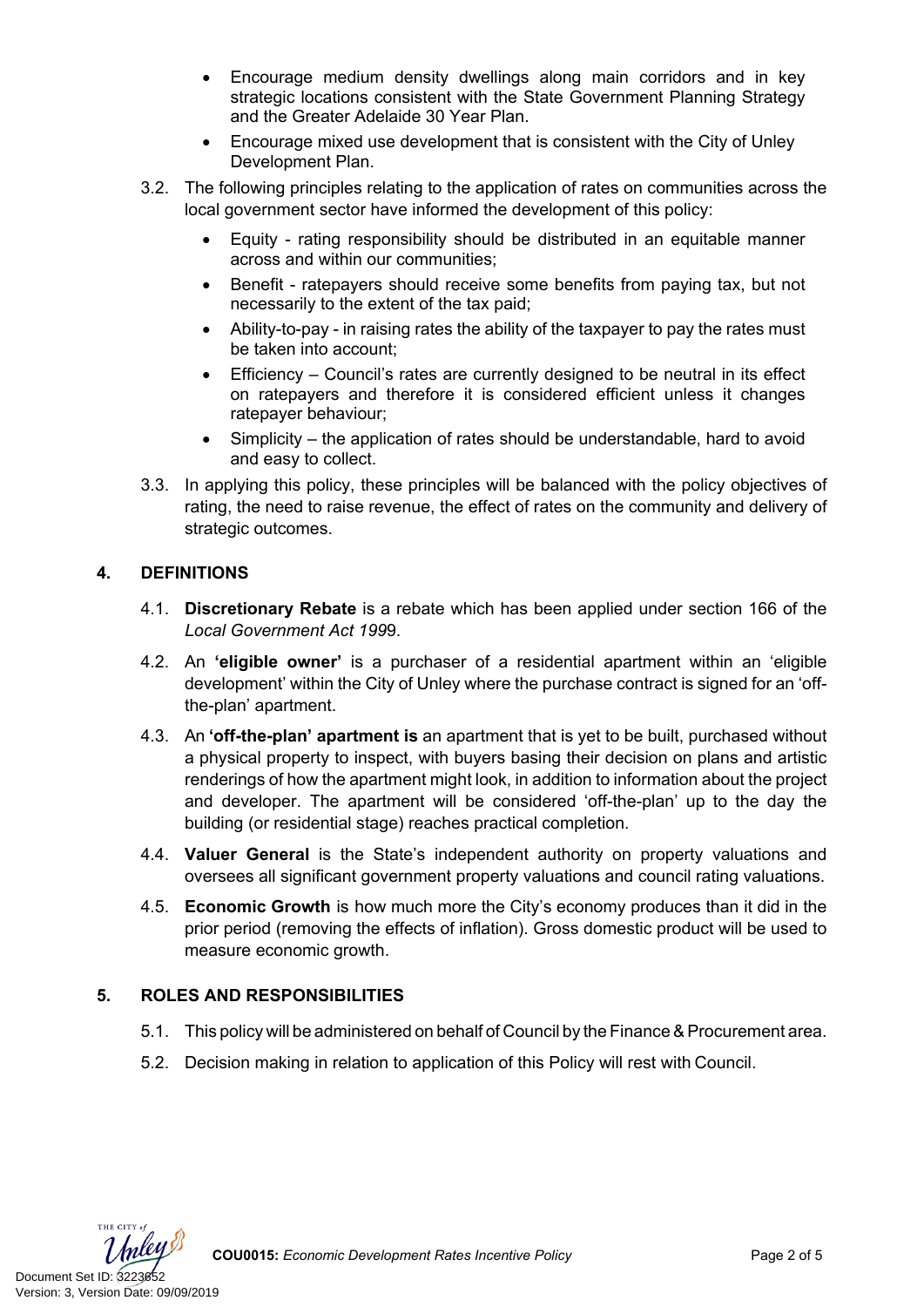#### **6. POLICY STATEMENT**

#### **6.1. ELIGIBLE DEVELOPMENT**

- 6.1.1. An application for a rate rebate in accordance with this Policy may be made, subject to the following criteria being met:
- 6.1.2. The development that is the subject of the application must:
	- be located within the area designated in the City of Unley Development Plan as District Centre Zone;
	- be mixed use, whereby the development consists of at least 50% (based on value) residential development;
	- have a minimum development cost of \$10 million as per the Development Application;
	- be consistent with Council's Development Plan.

# **6.2. APPLICATIONS**

- 6.2.1. Applications must be made on the required form and/or in the required manner and must provide to the Council the information as stipulated and any other information that Council may reasonably require in order to determine the application.
- 6.2.2. Applications received on or before 1 March prior to the rating year will be processed and any rate rebate determined will take effect from the commencement of the next rating year. Applications received after 1 March will be processed and any rate rebate determined will take effect from the following rating year.

# **6.3. RATES INCENTIVES**

- 6.3.1. As part of Council's commitment to achieving high quality economic development in the appropriate areas of the City, Council will offer two types of rates related incentives:
	- Developer Rebate of Rates
	- Residential Rebate of Rates
- 6.3.2. An application for a rates rebate will be considered entirely separate to the Development Application process.

#### 6.3.3. **Developer Rebate of Rates**

- 6.3.3.1. The provision of a rebate on general council rates may apply during the construction phase of an eligible development (exclusive of the full NRM levy, which must be paid by the owner).
- 6.3.3.2. The period of application of any rate rebate granted under this Policy will commence once the Valuer General categorises the assessment as vacant land, however, any approved rate rebate will only be applied to whole rating years.
- 6.3.3.3. A Developer Rebate of Rates granted under this Policy will apply for a maximum of three (3) years.
- 6.3.3.4. During construction of the development, the assessment(s) will be exempt from payment of the Separate Rate for Marketing Purposes (if applicable).

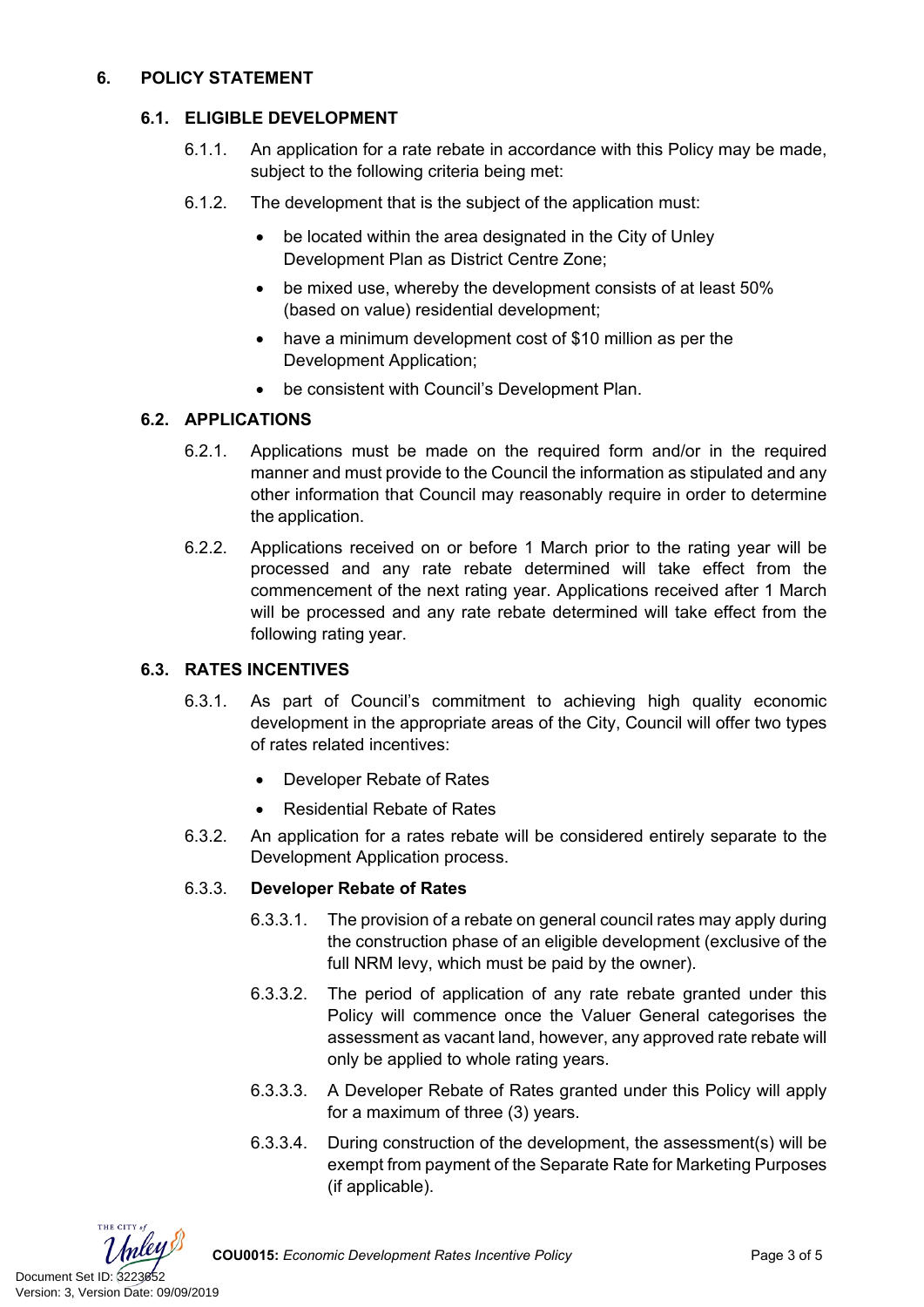6.3.3.5. The required application and declaration must be completed and accompanied by a signed copy of the Development Schedule.

# 6.3.4. **Residential Rebate of Rates**

- 6.3.4.1. **Eligible owners** may receive a 75% rebate on their general council rates for a maximum period of up to three (3) years (exclusive of the full NRM levy, which must be paid by the owner).
- 6.3.4.2. An *eligible owner* is a purchaser of a residential apartment/dwelling within an *eligible development* within the City of Unley where the purchase contract is signed for an *off-the-plan*  apartment/dwelling.
- 6.3.4.3. An apartment/dwelling will be considered *off-the-plan* up to the day the building (or residential stage) reaches practical completion.
- 6.3.4.4. The applicable rate rebate period commences from the settlement date and continues for a period not exceeding three (3) years.
- 6.3.4.5. Any approved rate rebate will apply to the original purchaser/owner only and will cease to take effect in the event of a change of ownership of the apartment/dwelling.
- 6.3.4.6. An *eligible owner* must submit the required application and declaration, accompanied by a signed copy of the purchase contract/schedule.
- 6.3.4.7. Where an *eligible owner* is also entitled to receive a Pensioner or Self-Funded Retiree remission, the rate rebate will reduce the total rebate to nil after any remissions have been applied.

# **6.4. CESSATION OF ENTITLEMENT FOR REBATE OF RATES**

- 6.4.1. In accordance with the requirements of section 159(7) of the Act, if a person or body has the benefit of a rebate of rates and the grounds on which the rebate has been granted cease to exist, the person or body must immediately inform the Council of that fact and (whether or not the Council is so informed) the entitlement to a rebate ceases.
- 6.4.2. If an entitlement to a rebate ceases or no longer applies during the course of a financial year, Council will recover rates proportionate to the remaining part of the financial year.

# **6.5. DETERMINATION AND REVIEW**

- 6.5.1. Council will advise an applicant in writing of its determination of an application for Rebate of Rates under this Policy. The advice will state:
	- (i) If the application has been granted, the amount of the rebate and the rating year to which the rebate will be applied; or
	- (ii) If the application has not been granted, the reasons why.
- 6.5.2. Any person or body who is aggrieved by a determination in respect of an application for a rebate may seek a review of that decision in accordance with Council's *Procedure for Internal Review of a Council Decision*.
- 6.5.3. There is no statutory entitlement to rebates of rates under this policy. Every decision to grant a rate rebate is at the discretion of Council, and any application may be declined at the absolute discretion of Council.